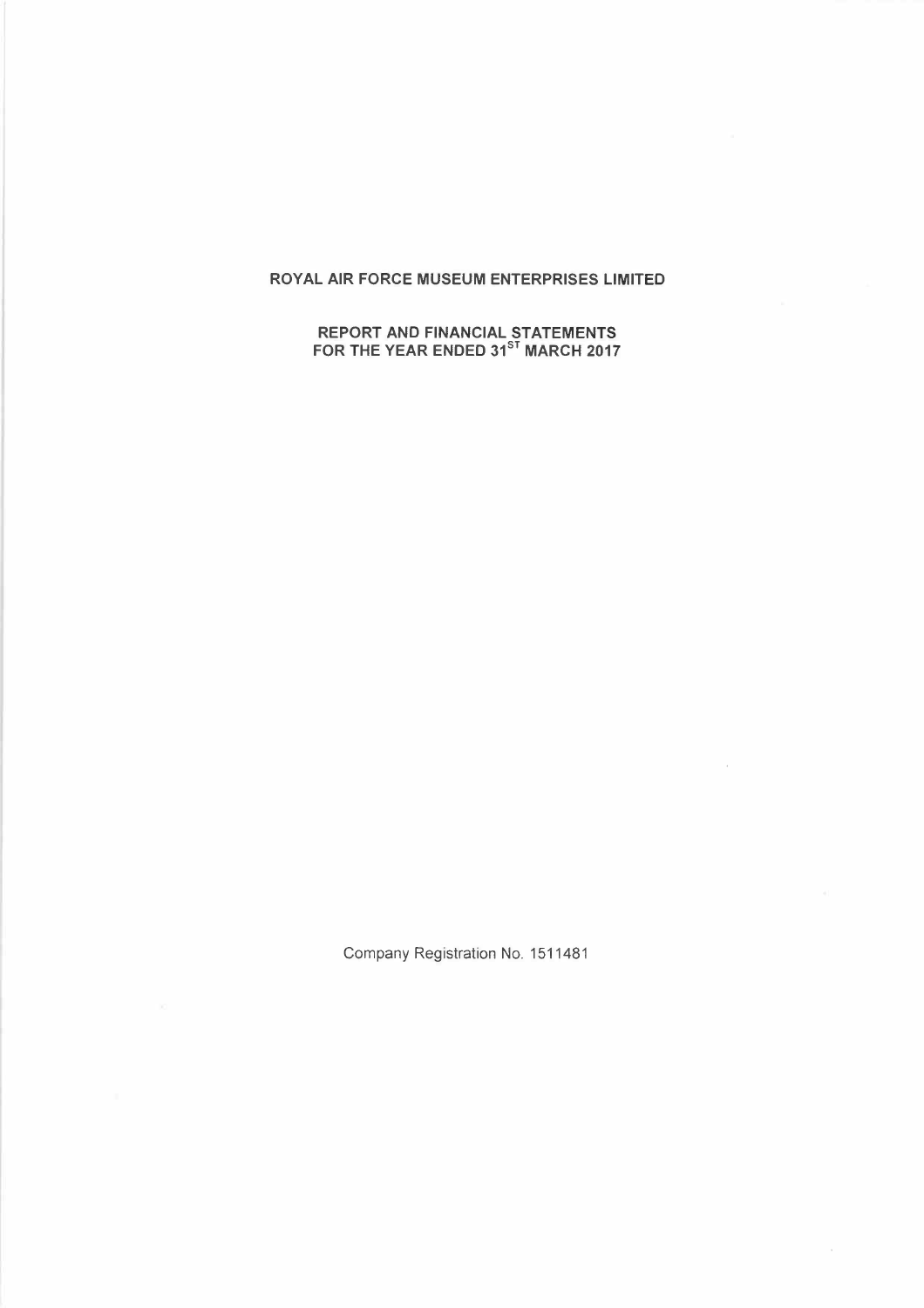# **CONTENTS**

|                                   | Page      |
|-----------------------------------|-----------|
| <b>Company Details</b>            | 1         |
| Directors' Report                 | $2 - 4$   |
| Auditor's Report                  | $5 - 6$   |
| Statement of Comprehensive Income | 7         |
| <b>Balance Sheet</b>              | 8         |
| Statement of Changes in Equity    | 9         |
| Notes to the Accounts             | $10 - 15$ |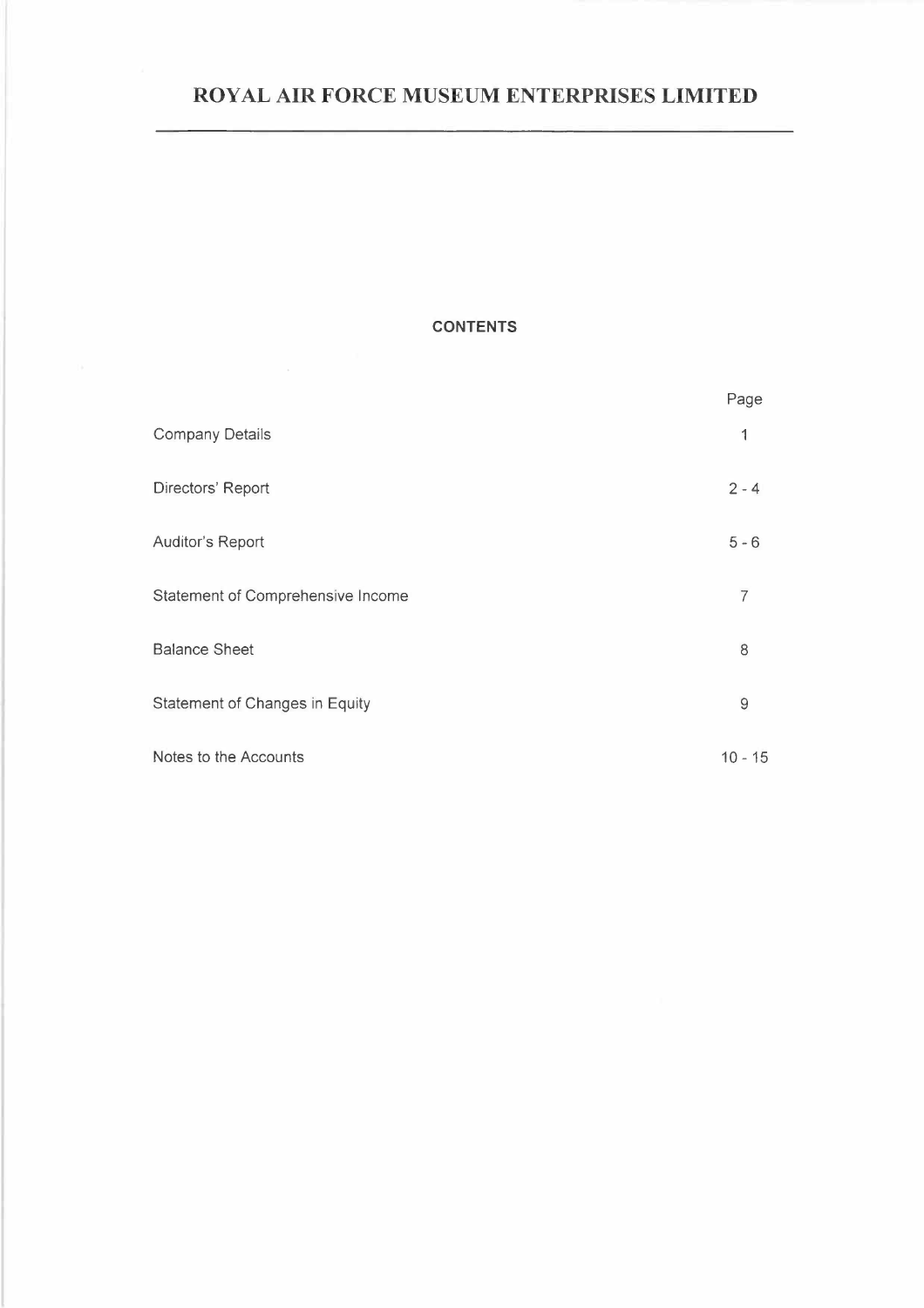# **COMPANY DETAILS**

### **DIRECTORS**

**M.** Schindler P. Walsh **M.** Appleton MBE J. Field A. Kampel R. Holman Lord Evans of Watford C. Kempson

### **COMPANY NUMBER**

1511481 (England and Wales)

### **REGISTERED OFFICE**

The Royal Air Force Museum, Grahame Park Way, Hendon, London, NW9 5LL

### **AUDITORS BANKERS**

Hillier Hopkins LLP Radius House 51 Clarendon Road Watford, Hertfordshire WD17 1HP

Barclays Bank Pic PO Box 12820 Whetstone London N20 OWE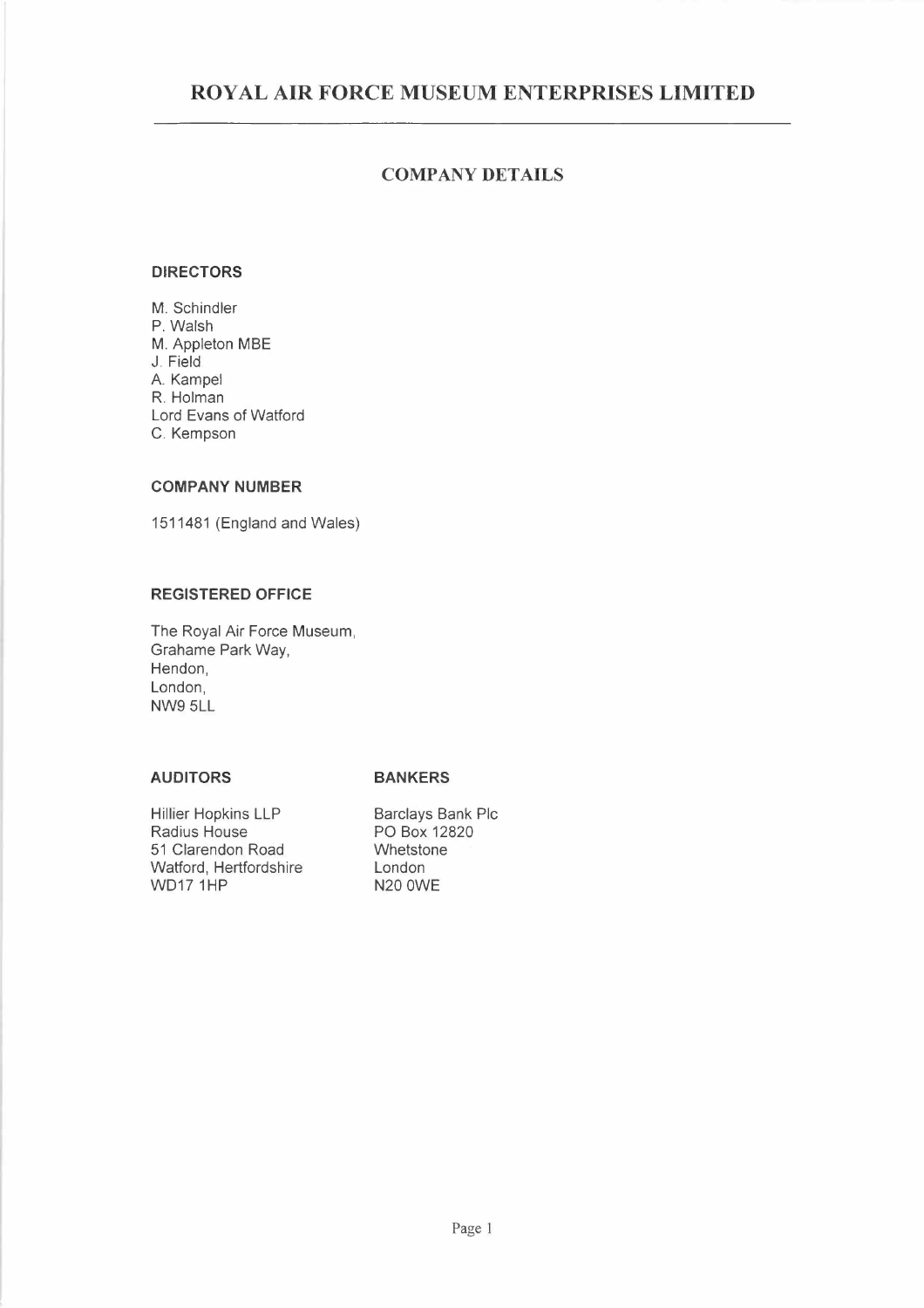## **DIRECTORS' REPORT**

The Directors submit their report and the financial statements of the Royal Air Force Museum Enterprises Limited for the year ended 31st March 2017.

### **PRINCIPAL ACTIVITIES**

The principal activity of the Company during the period was conducting trading operations for the Royal Air Force Museum at Hendon and at Cosford.

### **REVIEW OF THE BUSINESS AND FUTURE DEVELOPMENTS**

The Board reports a profit for the year of £120,228 before tax and Gift Aid settlement. Results are down considerably from prior year primarily as a result of a decrease in visitor numbers common across London museums and galleries in 2016/17. In addition, the significant capital work undertaken at the London site ahead of the RAF's Centenary in 2018 has limited the scope for corporate event bookings.

The Directors recognise the challenges faced this year but will look for performance to improve once the benefits of the site redevelopment can be realised.

The Directors of the Royal Air Force Museum Enterprises Limited have assessed that the company is a going concern.

### Retail

Retail performance was down against budget and prior year at both sites due to the reasons mentioned above. In 2017/18 one of the principal objectives will be to continue to increase the volume of on-line sales through the new website which was launched towards the end of 2016/17.

### **Conference & Corporate Hire**

After a strong start for the year, results at London were down on budget and prior year as a result of construction work limiting potential bookings. Cosford outperformed budget and prior year by £43,384 and £14,425 respectively.

### **Simulators and 4D Theatre**

Income from simulators has fallen, whilst 4D sales have remainded relatively stable in the face of falling visitor numbers, something attributable to the new "Red Arrows" film shown at both sites.

### **Commercial Development**

Commercial Development saw significant investment of £52,549 in 2016/17 and is an area identified for growth in 2017/18 through branding and licencing opertunities.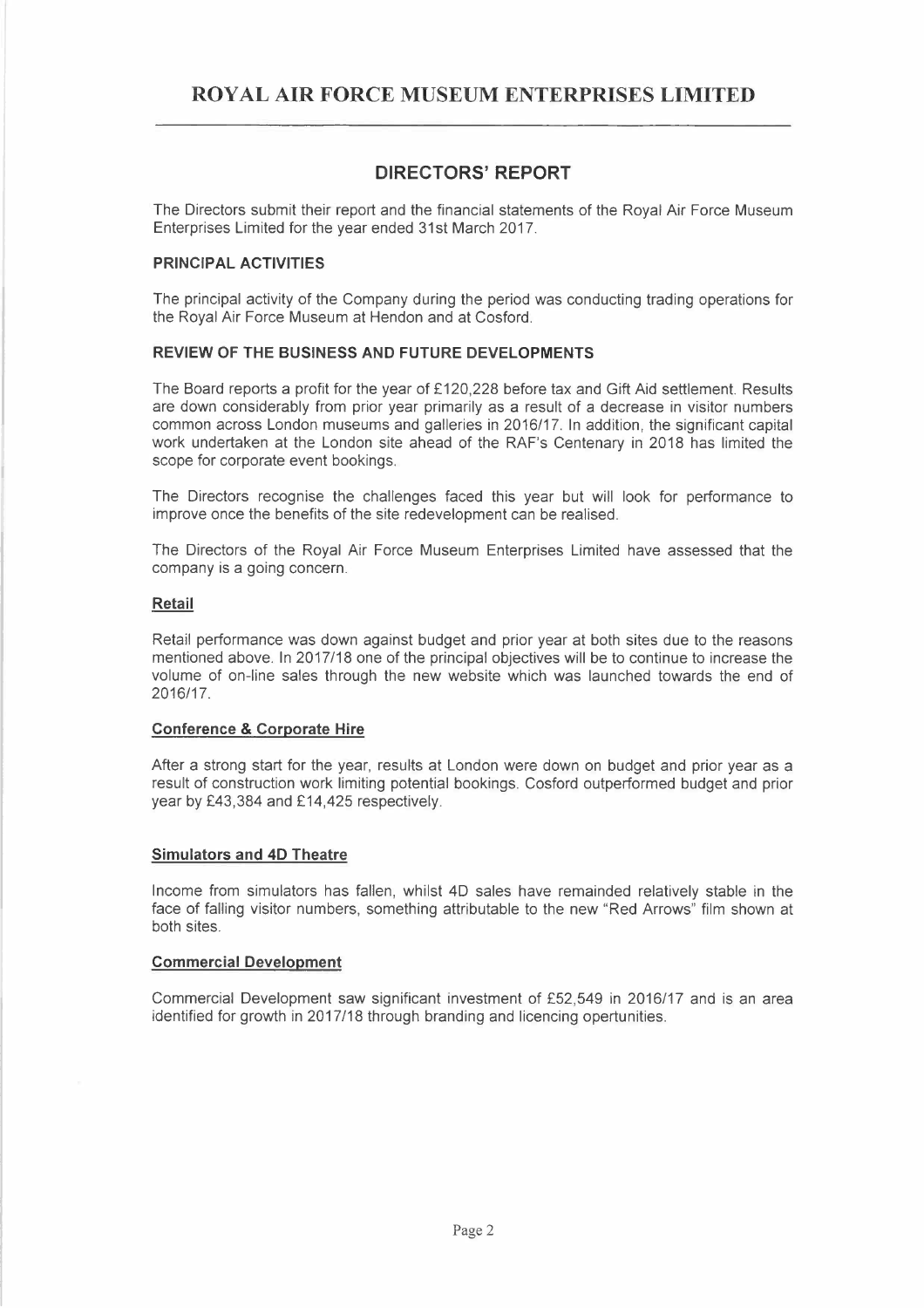### **RESULTS AND DIVIDENDS**

The trading profit before taxation for the year was £120,797 (2016: £358,173). After the distribution of gift aid to the RAF Museum, the profit retained in the Company was £nil (2016: £73,502).

### **DIRECTORS**

No Director held any beneficial interest in the shares of the Company at any time during the year.

### **CHARITABLE CONTRIBUTIONS**

Other than those made to the parent charity, during the year the company made no charitable contributions.

### **DIRECTORS**

The Directors who served during the year are:

- **M.** Schindler
- J. Field
- A. Kampel
- P. Walsh
- **M.** Appleton
- R. Holman
- **Lord Evans of Watford**
- C. Kempson

### **DIRECTORS' RESPONSIBILITES IN PREPARATION OF THE FINANCIAL STATEMENTS**

The directors are responsible for preparing the Directors' report and the financial statements in accordance with applicable law and regulations.

Company law requires the directors to prepare financial statements for each financial year. Under that law the directors have elected to prepare the financial statements in accordance with applicable law and United Kingdom Accounting Standards (United Kingdom Generally Accepted Accounting Practice), including Financial Reporting Standard 102 'The Financial Reporting Standard applicable in the UK and Republic of Ireland'. Under company law the directors must not approve the financial statements unless they are satisfied that they give a true and fair view of the state of affairs of the Company and of the profit or loss of the Company for that period.

In preparing these financial statements, the directors are required to:

- select suitable accounting policies for the Company's financial statements and then apply them consistently;
- make judgments and accounting estimates that are reasonable and prudent;
- prepare the financial statements on the going concern basis unless it is inappropriate to presume that the Company will continue in business.

The directors are responsible for keeping adequate accounting records that are sufficient to show and explain the Company's transactions and disclose with reasonable accuracy at any time the financial position of the Company and enable them to ensure that the financial statements comply with the Companies Act 2006. They are also responsible for safeguarding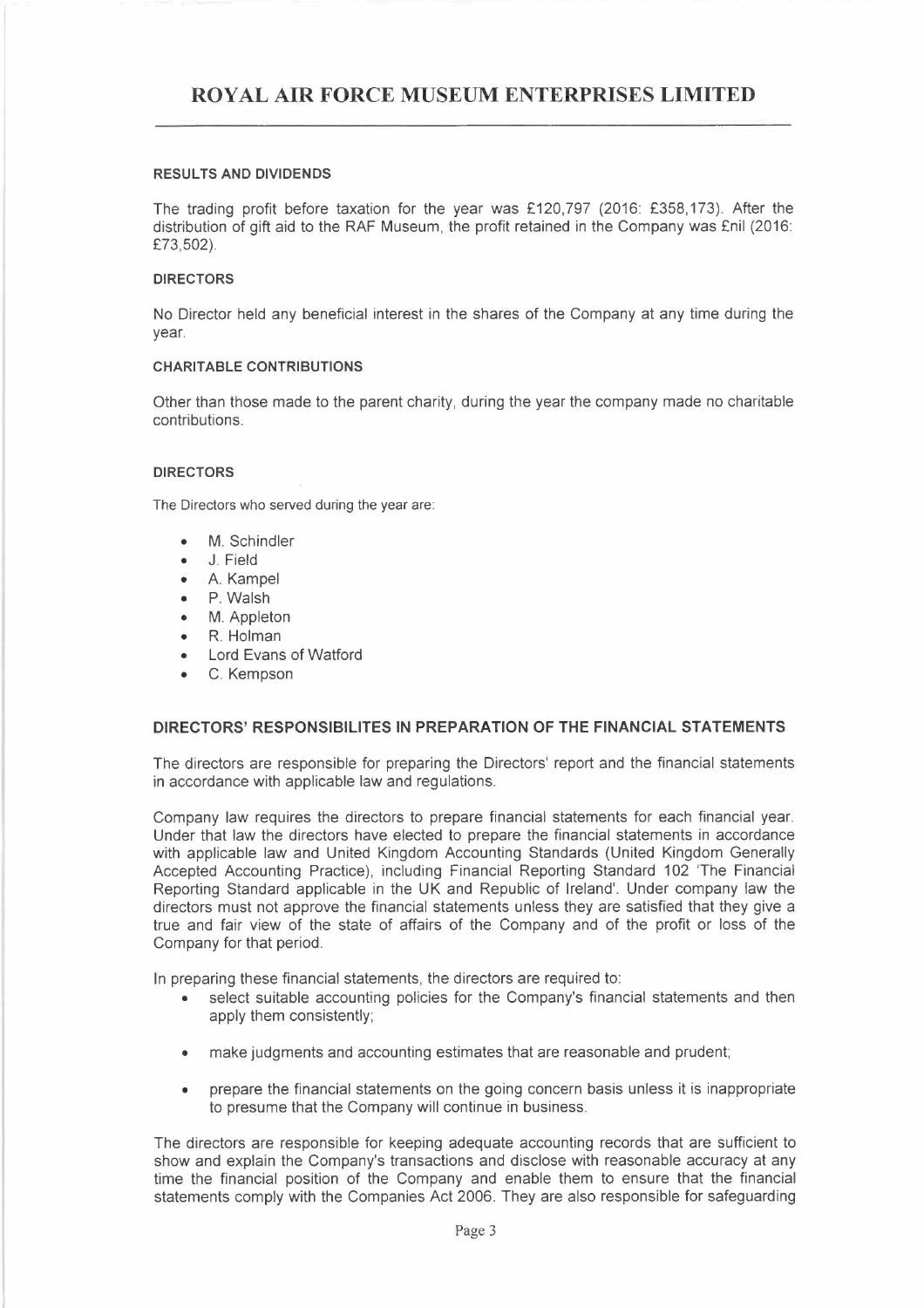the assets of the Company and hence for taking reasonable steps for the prevention and detection of fraud and other irregularities.

### **STATEMENT OF DISCLOSURE TO AUDITOR**

Each of the persons who are directors at the time when this Directors' report is approved has confirmed that:

- so far as the director is aware, there is no relevant audit information of which the Company's auditor is unaware, and
- the director has taken all the steps that ought to have been taken as a director in order to be aware of any relevant audit information and to establish that the Company's auditor is aware of that information.

### **AUDITORS**

The auditor, Hillier Hopkins LLP, will be proposed for reappointment in accordance with section 485 of the Companies Act 2006

### **BASIS OF PREPARATION**

In preparing this report, the directors have taken advantage of the small companies exemptions provided by section 415A of the Companies Act 2006.

### **BY ORDER OF THE BOARD**

**M. Appleton Director** 

**M. Schindler Chair**   $\frac{1}{2}$ 

Date:

, fone 2017

Date: 19 Jone 2017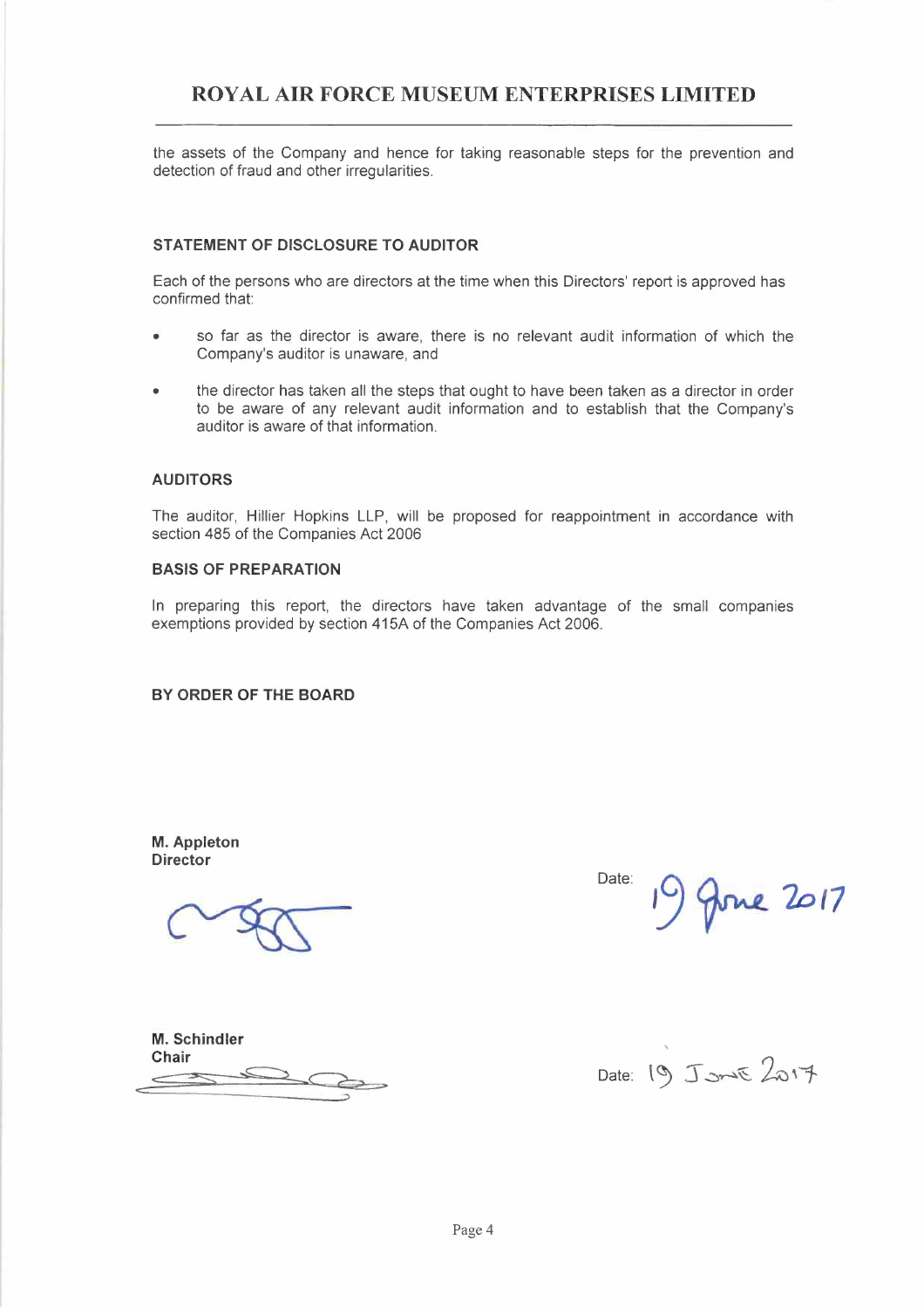### **INDEPENDENT AUDITOR'S REPORT TO THE SHAREHOLDERS OF**

### **ROYAL AIR FORCE MUSEUM ENTERPRISES LIMITED**

We have audited the financial statements of Royal Air Force Museum Enterprises Limited for the year ended 31 March 2017, set out on pages 7 to 15. The relevant financial reporting framework that has been applied in their preparation is applicable law and the United Kingdom Accounting Standards (United Kingdom Generally Accepted Accounting Practice), including Financial Reporting Standard 102 The Financial Reporting Standard applicable in the UK and Republic of Ireland'.

This report is made solely to the Company's members, as a body, in accordance with Chapter 3 of Part 16 of the Companies Act 2006. Our audit work has been undertaken so that we might state to the Company's members those matters we are required to state to them in an Auditor's report and for no other purpose. To the fullest extent permitted by law, we do not accept or assume responsibility to anyone other than the Company and the Company's members as a body, for our audit work, for this report, or for the opinions we have formed.

### **Respective responsibilities of directors and auditor**

As explained more fully in the Statement of Directors' Responsibilities, the Directors are responsible for the preparation of the financial statements and for being satisfied that they give a true and fair view. Our responsibility is to audit the financial statements in accordance with applicable law and International Standards on Auditing (UK and Ireland). Those standards require us to comply with the Auditing Practices Board's Ethical Standards for Auditors.

### **Scope of the audit of the financial statements**

An audit involves obtaining evidence about the amounts and disclosures in the financial statements sufficient to give reasonable assurance that the financial statements are free from material misstatement, whether caused by fraud or error. This includes an assessment of whether the accounting policies are appropriate to the Company's circumstances and have been consistently applied and adequately disclosed; the reasonableness of significant accounting estimates made by the directors; and the overall presentation of the financial statements. In addition, we read all the financial and non financial information in the Directors' report to identify material inconsistencies with the audited financial statements and to identify any information that is apparently materially incorrect based on, or materially inconsistent with, the knowledge acquired by us in the course of performing the audit. If we become aware of any apparent material misstatements or inconsistencies we consider the implications for our report.

### **Opinion on financial statements**

In our opinion the financial statements:

- give a true and fair view of the state of the Company's affairs as at 31 March 2017 and of its profit for the year then ended;
- have been properly prepared in accordance with United Kingdom Generally Accepted Accounting Practice; and
- have been prepared in accordance with the requirements of the Companies Act 2006.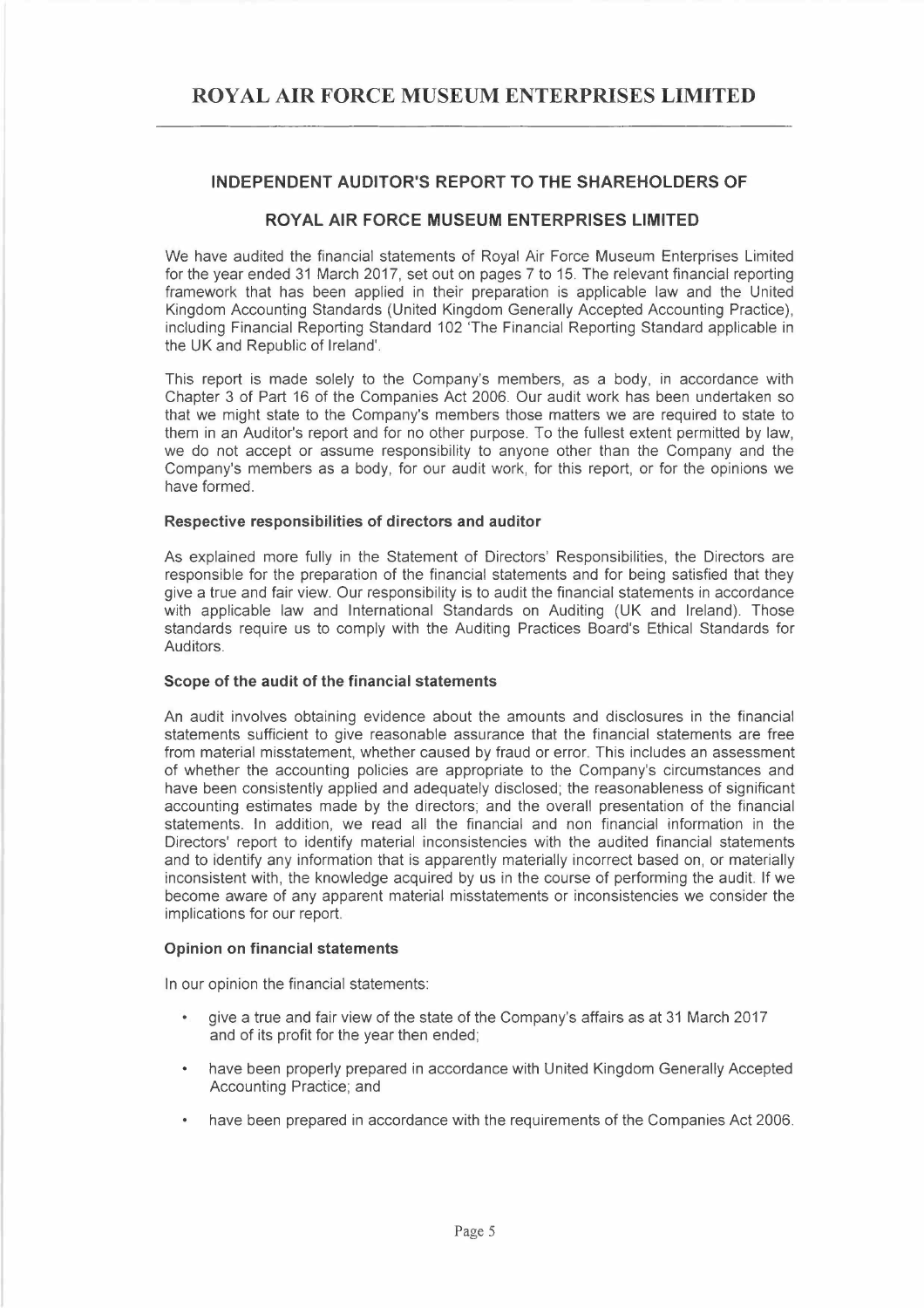### **Opinion on other matter prescribed by the Companies Act 2006**

In our opinion, based on the work undertaken in the course of the audit, the information given in the Directors' report for the financial year for which the financial statements are prepared is consistent with those financial statements and this report has been prepared in accordance with applicable legal requirements.

#### **Matters on which we are required to report by exception**

In the light of our knowledge and understanding of the Company and its environment obtained in the course of the audit, we have not identified material misstatements in the Directors' report.

We have nothing to report in respect of the following matters where the Companies Act 2006 requires us to report to you if, in our opinion:

- $\bullet$ adequate accounting records have not been kept, or returns adequate for our audit have not been received from branches not visited by us; or
- the financial statements are not in agreement with the accounting records and returns; or
- certain disclosures of directors' remuneration specified by law are not made; or  $\bullet$
- we have not received all the information and explanations we require for our audit; or
- the directors were not entitled to prepare the financial statements in accordance with the small companies' regime and take advantage of the small companies' exemption in preparing the Directors' report and take advantage of the small companies' exemption from the requirement to prepare a Strategic report.

Alla M

*Alexander Bottom ACA (Senior Statutory Auditor)* 

**For and on behalf of:** 

*Hillier Hopkins LLP Chartered Accountants, Statutory Auditor, Radius House 51, Clarendon Road, Watford, Herts, WD17 JHP* 

*Date:* **26th June 2017** 

**Company Registration No 1511481**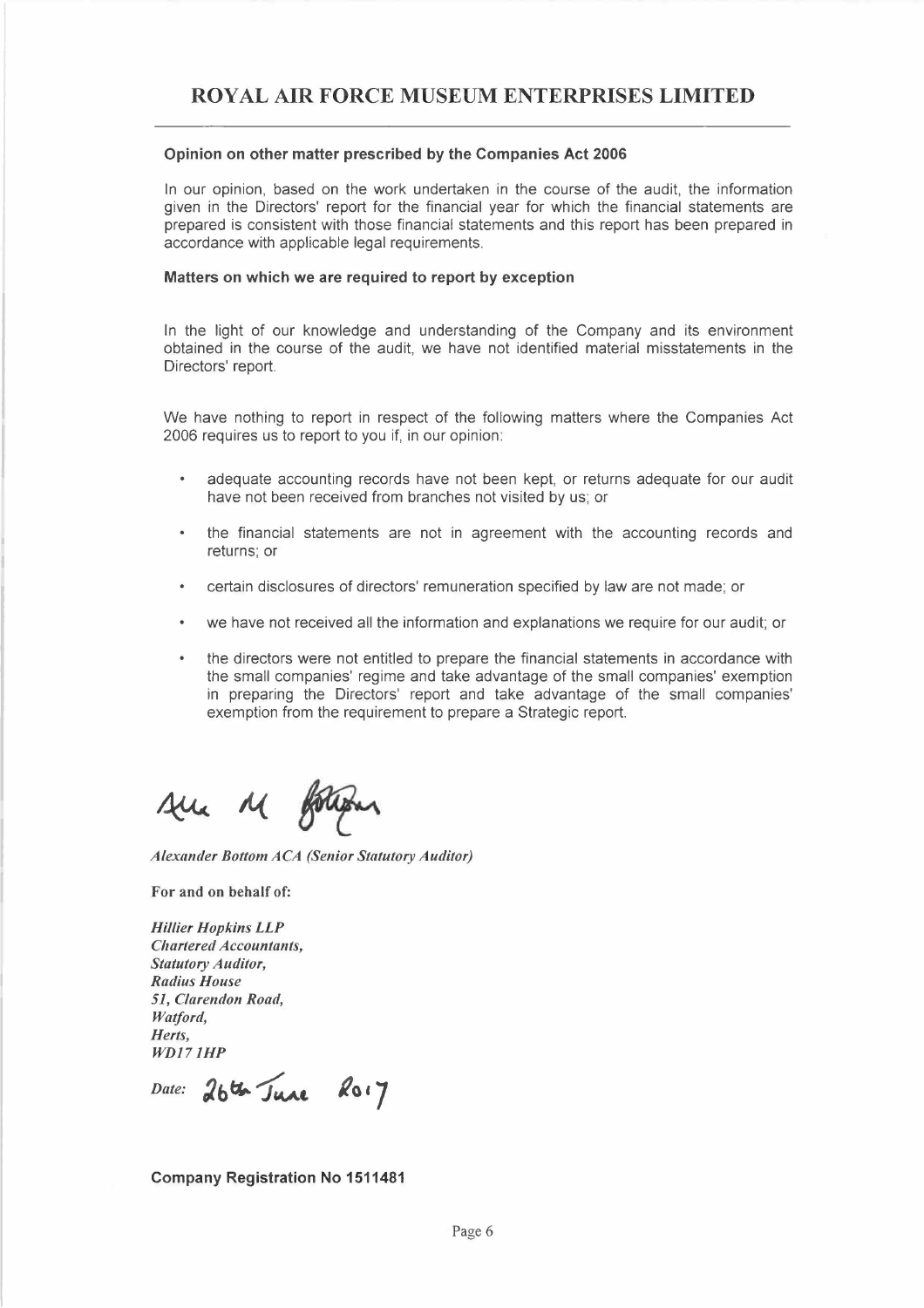### **STATEMENT OF COMPREHENSIVE INCOME FOR THE YEAR ENDED 31 5 r MARCH 2017**

|                                                                                       | <b>Notes</b>   | 2017        | 2016 Restated |
|---------------------------------------------------------------------------------------|----------------|-------------|---------------|
|                                                                                       |                | £           | £             |
| <b>TURNOVER</b>                                                                       | $\overline{2}$ | 2,339,882   | 2,591,801     |
| Cost of sales                                                                         |                | (912, 378)  | (1,006,107)   |
|                                                                                       |                | 1,427,504   | 1,585,694     |
| Other operating expenses                                                              |                | (1,306,803) | (1, 227, 711) |
| <b>OPERATING PROFIT</b>                                                               |                | 120,701     | 357,983       |
| Interest receivable and similar income                                                | 3              | 96          | 190           |
|                                                                                       |                |             |               |
| <b>PROFIT ON ORDINARY ACTIVITIES BEFORE</b><br><b>TAXATION ON ORDINARY ACTIVITIES</b> |                | 120,797     | 358,173       |
| Repayment of historic excess gift aid from the<br><b>RAF Museum</b>                   | 15             |             | 73,502        |
|                                                                                       |                |             |               |
| <b>PROFIT BEFORE TAXATION</b>                                                         |                | 120,797     | 431,675       |
| Taxation                                                                              |                | (569)       | (209)         |
| <b>PROFIT FOR THE YEAR</b><br><b>AFTER TAXATION</b>                                   |                | 120,228     | 431,466       |

There was no other comprehensive income for 2017 (2016: £nil).

All income is derived from continuing activities.

The notes on pages 10 to 15 form part of these accounts.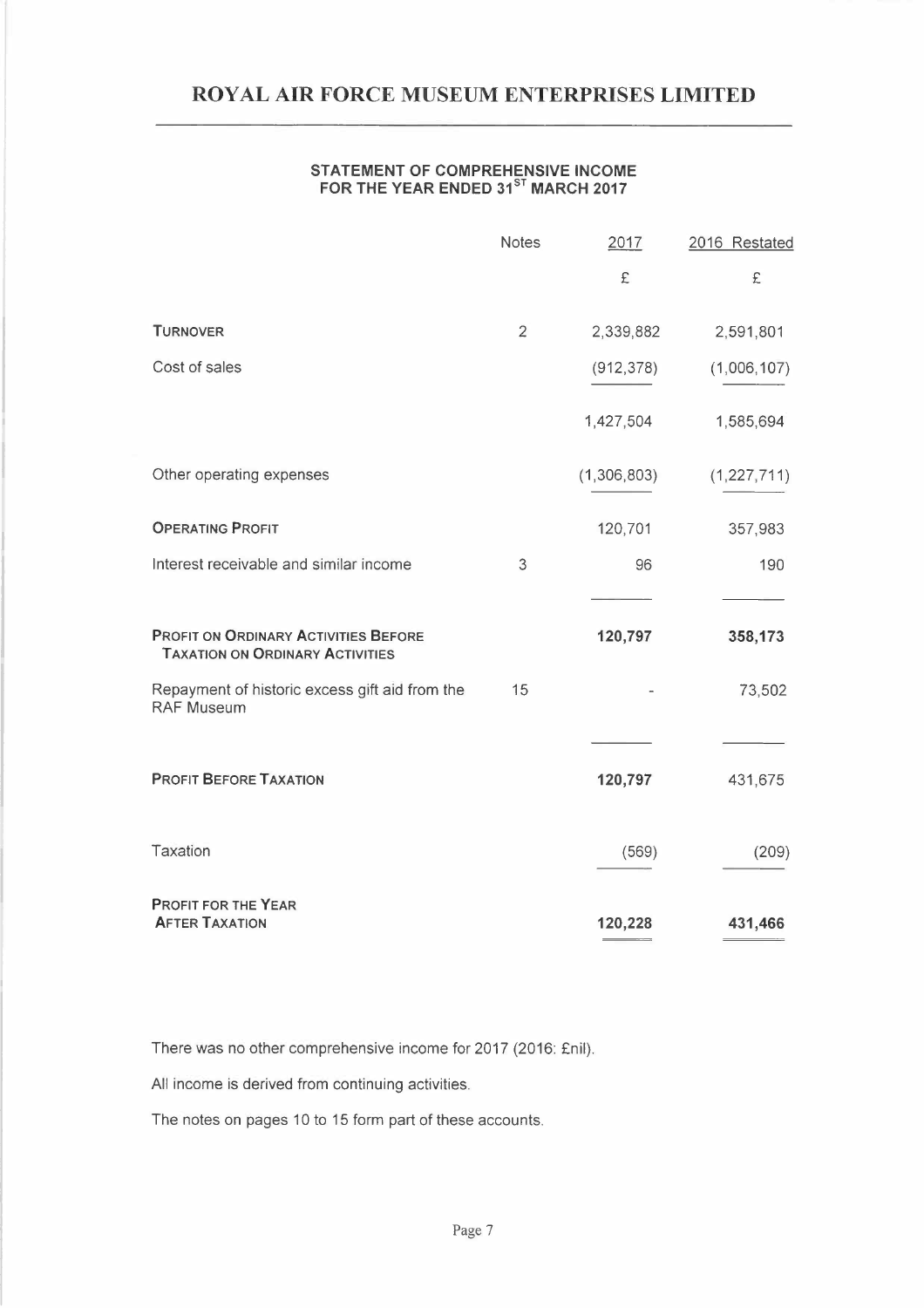### **BALANCE SHEET AS AT 31 5 r MARCH 2017**

|                                                          | <b>Notes</b>              |                               | 2017    |                               | 2016    |
|----------------------------------------------------------|---------------------------|-------------------------------|---------|-------------------------------|---------|
|                                                          |                           | £                             | £       | £                             | £       |
| <b>FIXED ASSETS</b>                                      |                           |                               |         |                               |         |
| Tangible assets                                          | 6                         |                               |         |                               | 52,678  |
| <b>CURRENT ASSETS</b>                                    |                           |                               |         |                               |         |
| <b>Stocks</b><br>Debtors<br>Cash at bank and in hand     | $\overline{7}$<br>8<br>10 | 159,354<br>109,877<br>613,433 |         | 138,291<br>252,874<br>449,624 |         |
|                                                          |                           | 882,664                       |         | 840,789                       |         |
| <b>CREDITORS: Amounts falling due within</b><br>one year | $\mathsf g$               | (782, 664)                    |         | (793, 467)                    |         |
| <b>NET CURRENT ASSETS /(LIABILITIES)</b>                 |                           |                               | 100,000 |                               | 47,322  |
| <b>NET ASSETS / (LIABILITIES)</b>                        |                           |                               | 100,000 |                               | 100,000 |
| <b>CAPITAL AND RESERVES</b>                              |                           |                               |         |                               |         |
| Called up share capital<br>Profit and loss account       |                           |                               | 100,000 |                               | 100,000 |
| <b>SHAREHOLDERS' FUNDS</b>                               |                           |                               | 100,000 |                               | 100,000 |

The financial statements have been prepared in accordance with the provisions applicable to companies subject to the small companies' regime and in accordance with the provisions of FRS 102 Section 1A small entities.

The financial statements were approved and authorised for issue by the board and were signed on its behalf on

M. Appleton - Director

Jackson

**M. Schindler - Chair**  19 **June 2017** Company Registration No 1511481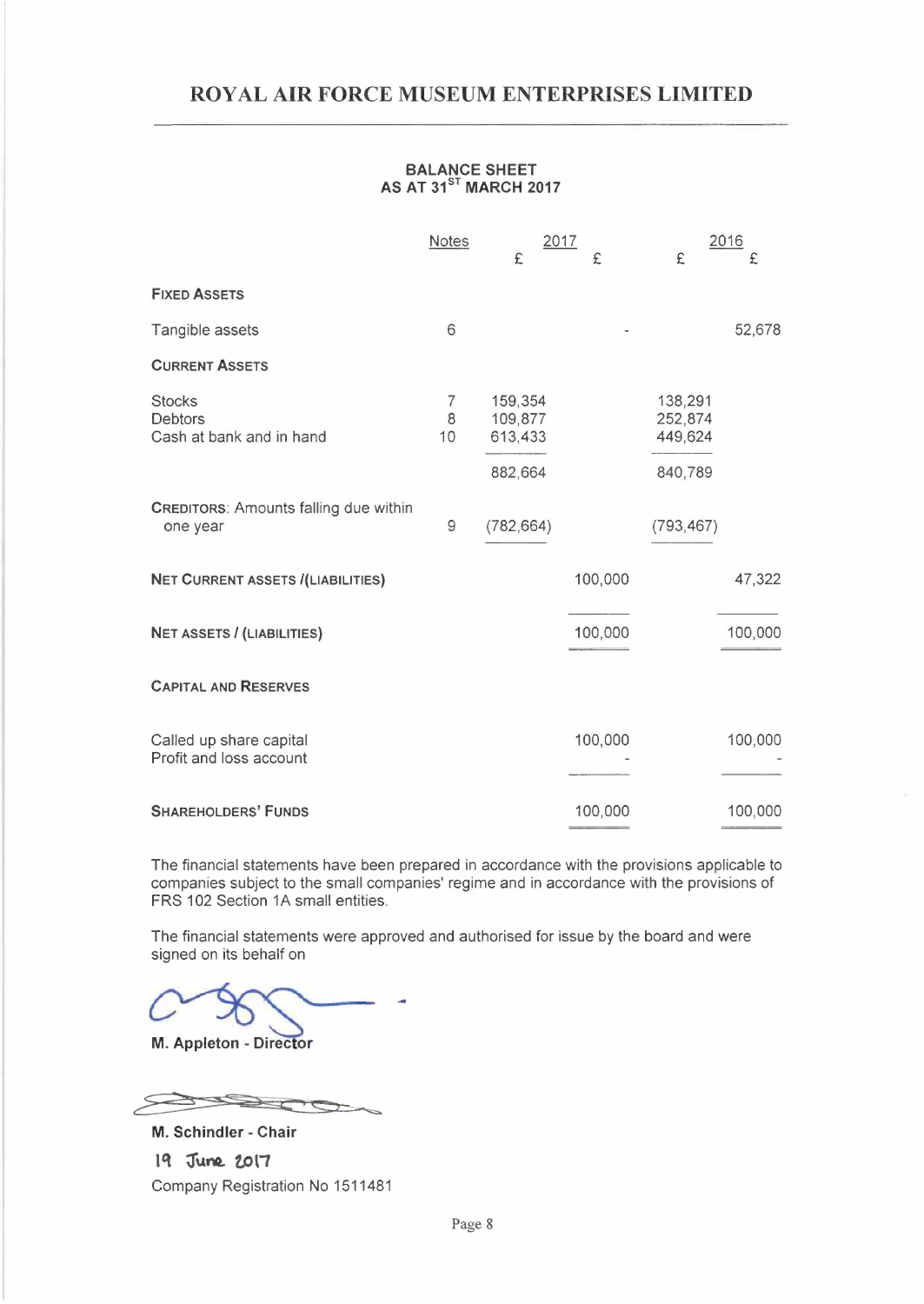### **STATEMENT OF CHANGES IN EQUITY FOR THE YEAR ENDED 31ST MARCH 2017**

|                             | Called up share<br>capital | <b>Profit and Loss</b><br><b>Account</b> | Total<br><b>Equity</b> |
|-----------------------------|----------------------------|------------------------------------------|------------------------|
| At 1 April 2015             | 100,000                    | (73, 502)                                | 26,498                 |
| Profit for the year         |                            | 431,466                                  | 431,466                |
| Gift aid payments           |                            | (357, 964)                               | (357, 964)             |
| Balance as at 31 March 2016 | 100,000                    |                                          | 100,000                |
| Profit for the year         | $\overline{a}$             | 120,228                                  | 120,228                |
| Gift aid payments           | $\blacksquare$             | (120, 228)                               | (120, 228)             |
| Balance as at 31 March 2017 | 100,000                    |                                          | 100,000                |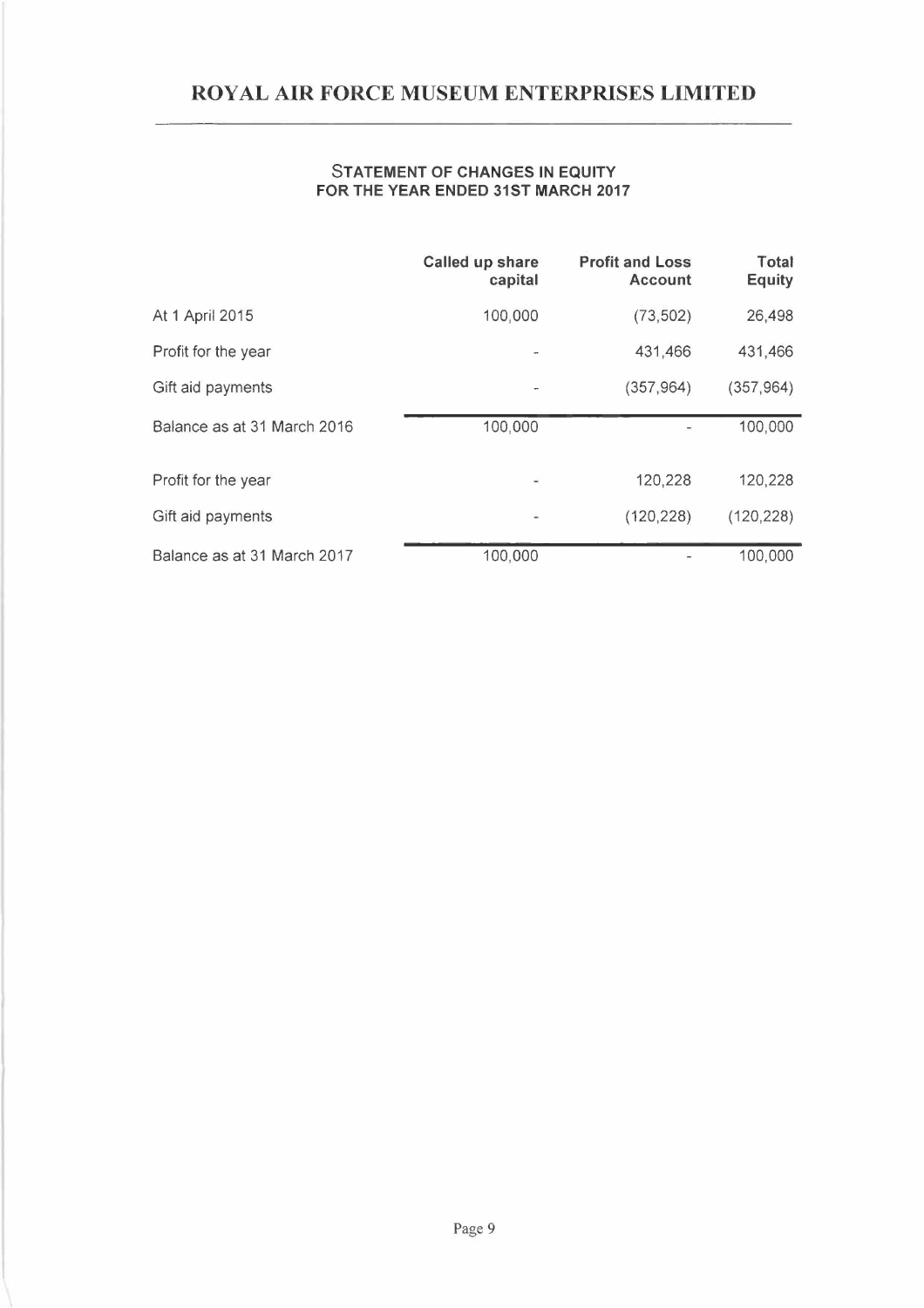### **NOTES TO THE ACCOUNTS FOR THE YEAR ENDED 31 5 r MARCH 2017**

### 1. **ACCOUNTING POLICIES.**

### **1.1 GENERAL INFORMATION**

Royal Air Force Museum Enterprises Limited is a private limited company incorporated in England, United Kingdom. It is a wholly owned subsidiary of the Royal Air Force Musem. The company's registered office is:

The Royal Air Force Museum, Grahame Park Way, Hendon, London, NW9 5LL

#### **1.2 BASIS OF ACCOUNTING**

The financial statements have been prepared under the historical cost convention unless otherwise specified within these accounting policies and in accordance with Section 1A of Financial Reporting Standard 102, the Financial Reporting Standard applicable in the UK and the Republic of Ireland and the Companies Act 2006.

The following principal accounting policies have been applied:

#### **1.2 REVENUE**

Revenue is recognised to the extent that it is probable that the economic benefits will flow to the Company and the revenue can be reliably measured. Revenue is measured as the fair value of the consideration received or receivable, excluding discounts, rebates, value added tax and other sales taxes. The following criteria must also be met before revenue is recognised:

### **Sale of goods**

Revenue from the sale of goods is recognised when all of the following conditions are satisfied:

- the Company has transferred the significant risks and rewards of ownership to the buyer;
- the Company retains neither continuing managerial involvement to the degree usually associated with ownership nor effective control over the goods sold;
- the amount of revenue can be measured reliably;
- it is probable that the Company will receive the consideration due under the transaction; and
- the costs incurred or to be incurred in respect of the transaction can be measured reliably.

### **Rendering of services**

Revenue from a contract to provide services is recognised in the period in which the services are provided in accordance with the stage of completion of the contract when all of the following conditions are satisfied:

- the amount of revenue can be measured reliably;
- it is probable that the Company will receive the consideration due under the contract;
- the stage of completion of the contract at the end of the reporting period Page 10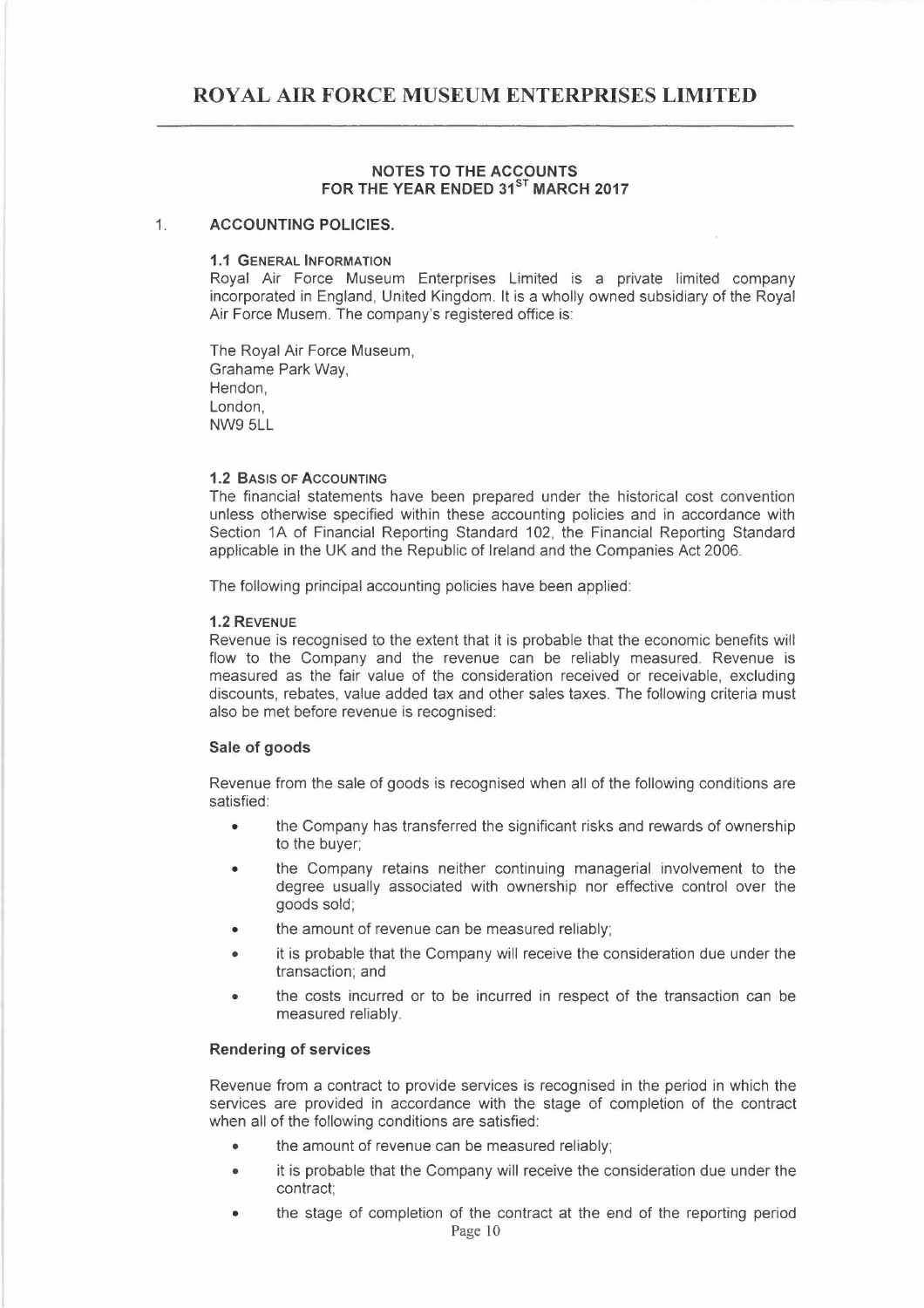can be measured reliably; and

the costs incurred and the costs to complete the contract can be measured reliably

### **1.3 TANGIBLE FIXED ASSETS**

On 1 April 2017, ownership of Royal Air Force Museum Enterprises Limited's assets passed to the Royal Air Force Museum. The Company therefore does not hold any fixed assets, but pays the RAF Museum a fee for the use of its assets.

Prior to the transfer, fixed assets were stated at historical cost less accumulated depreciation. Assets with a cost of less than £1,000 were not capitalised. Depreciation was provided on all tangible fixed assets at rates calculated to write each asset down to its estimated residual value evenly over its expected useful life, as follows:

Flight simulators Furniture, fixtures and fittings Office & Computer equipment

15 years straight line basis 5 years straight line basis 3 to 5 years straight line basis

Certain exceptional assets (such as simulators) were categorised as appropriate, but the expected useful life was set depend on the unique nature of the asset.

### **1.4 STOCK**

Stocks are valued on bases which are consistent from one year to another. Stocks of goods purchased for resale and consumable stores are valued at the lower of cost and net realisable value.

At each balance sheet date, stocks are assessed for impairment. If stock is impaired, the carrying amount is reduced to its selling price less costs to complete and sell. The impairment loss is recognised immediately in profit or loss.

### **1.5 DEBTORS**

Short term debtors are measured at transaction price, less any impairment.

### **1.6 CASH AND CASH EQUIVALENTS**

Cash is represented by cash in hand and deposits with financial institutions repayable without penalty on notice of not more than 24 hours.

### **1.7 FINANCIAL INSTRUMENTS**

The Company only enters into basic financial instruments transactions that result in the recognition of financial assets and liabilities like trade and other debtors and creditors, loans from banks and other third parties, loans to related parties and investments in non puttable ordinary shares

### **1.8 CREDITORS**

Short term creditors are measured at the transaction price.

### **1.9 DEFINED CONTRIBUTION PENSION PLAN**

The Company operates a defined contribution plan for its employees. A defined contribution plan is a pension plan under which the Company pays fixed contributions into a separate entity. Once the contributions have been paid the Company has no further payment obligations.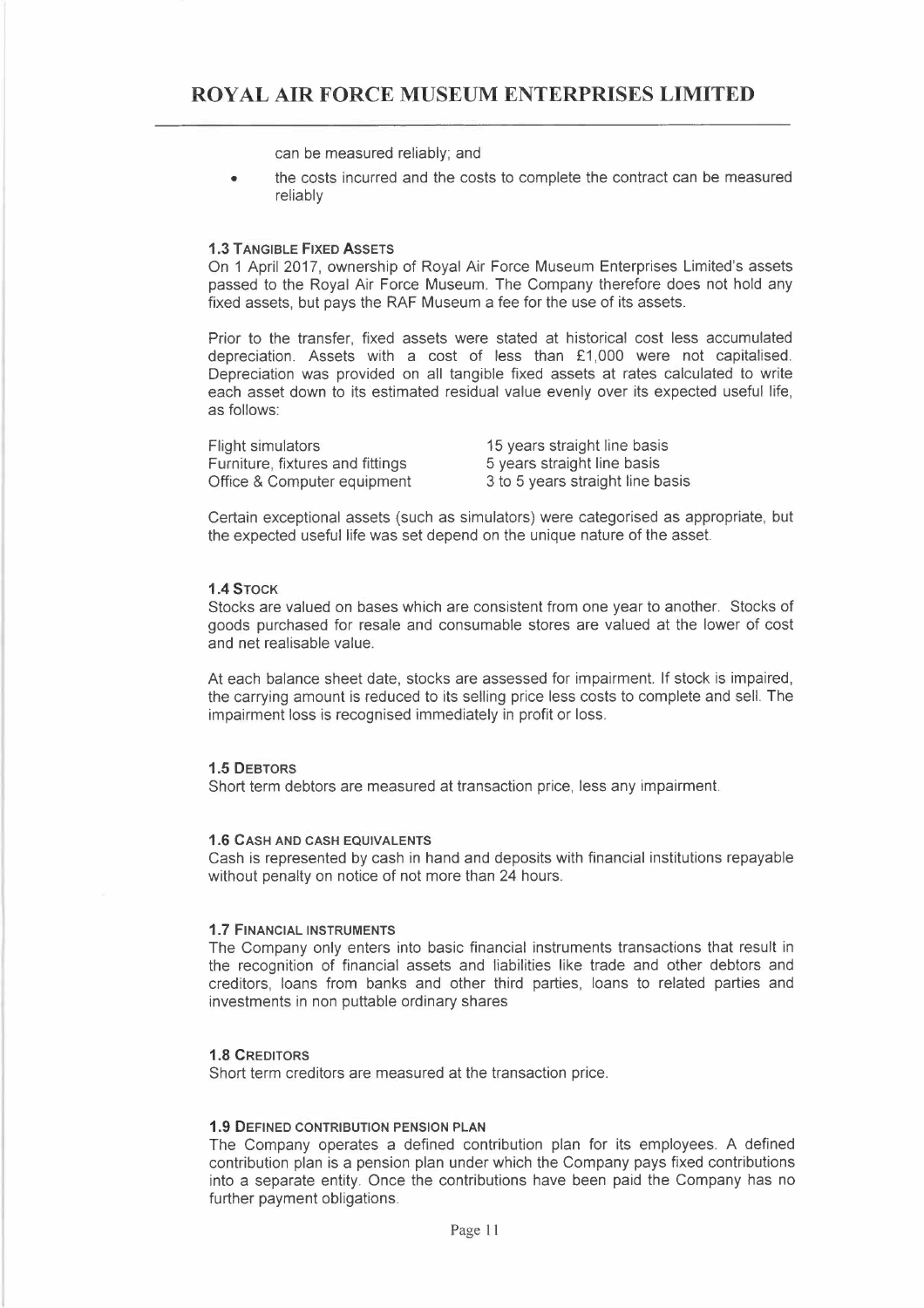The contributions are recognised as an expense in the Statement of comprehensive income when they fall due. Amounts not paid are shown in accruals as a liability in the Balance sheet. The assets of the plan are held separately from the Company in independently administered funds.

### **1.10 HOLIDAY PAY ACCRUAL**

A liability is recognised to the extent of any unused holiday pay entitlement which is accrued at the Balance sheet date and carried forward to future periods. This is measured at the undiscounted salary cost of the future holiday entitlement so accrued at the Balance sheet date.

### **1.11 INTEREST INCOME**

Interest income is recognised in the Statement of comprehensive income using the effective interest method.

### **1.12 TAXATION**

Tax is recognised in the Statement of comprehensive income, except that a charge attributable to an item of income and expense recognised as other comprehensive income or to an item recognised directly in equity is also recognised in other comprehensive income or directly in equity respectively.

The current income tax charge is calculated on the basis of tax rates and laws that have been enacted or substantively enacted by the balance sheet date in the countries where the Company operates and generates income

### **1.13 RECHARGE OF COSTS**

The Royal Air Force Museum, the Company's ultimate parent undertaking, charges the Company at cost, for all services provided to it. The Company raises a charge on the Museum on a similar basis. This has resulted in a net charge from the Museum to the Company of £348,452 for the year to 31st March 2017. The 2016 charge totalled £355,146.

Additionally the Museum has responsibility for marketing activities and charged the Company with £67,449 representing a share of the cost of all marketing activities which would in time benefit both parties within the organisation. The 2016 charge totalled £64,028.

### 2. **TURNOVER**

The Company's turnover was derived from its principal activity. Sales were made in the United Kingdom only.

|    |                          | 2017           | 2016 |
|----|--------------------------|----------------|------|
| 3. | <b>INVESTMENT INCOME</b> |                |      |
|    | Bank interest received   | 96<br>________ | 190  |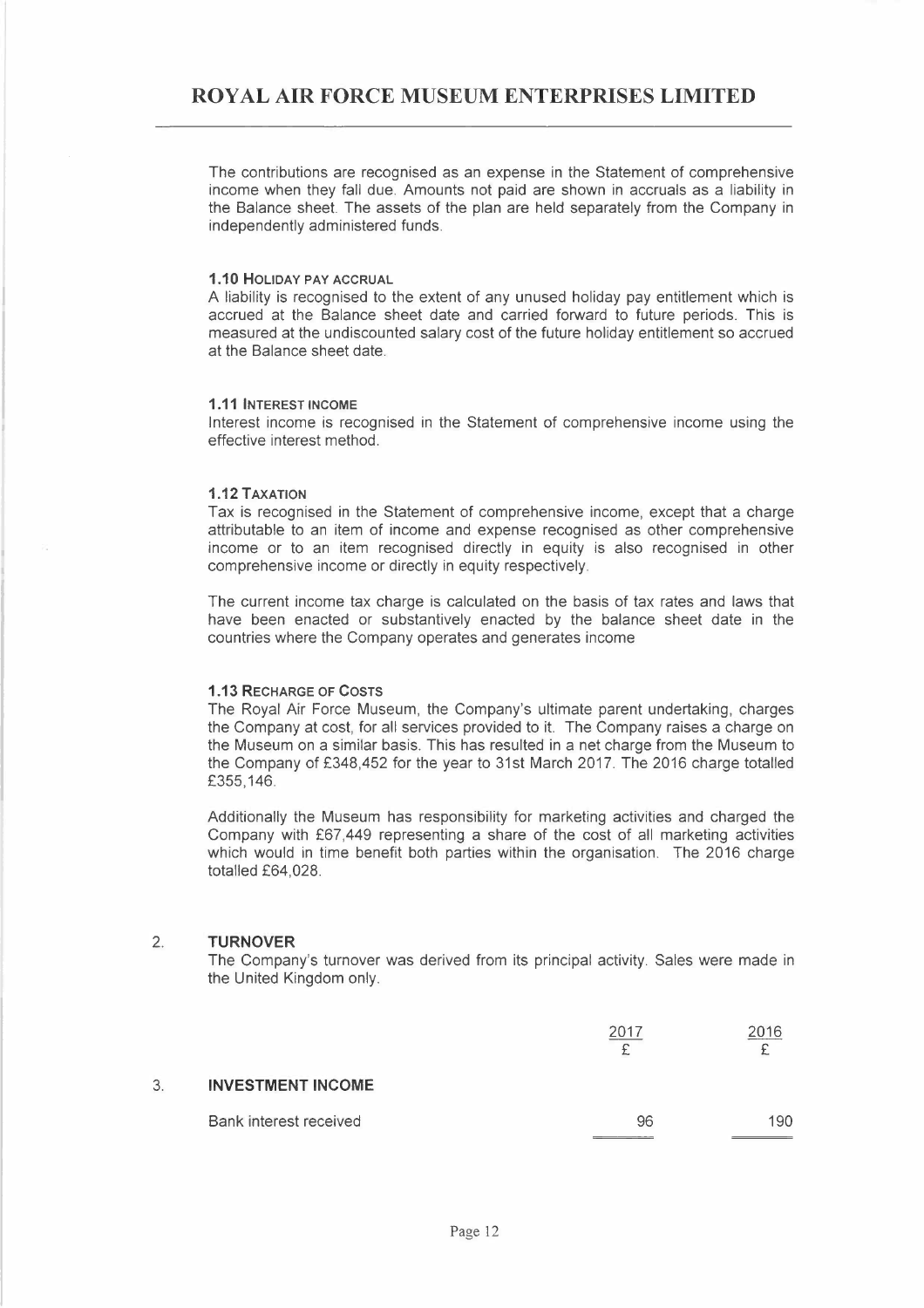### 4. **PROFIT ON ORDINARY ACTIVITIES BEFORE TAXATION**

Profit on ordinary activities before taxation is stated after charging:

|                                                                                                     | 2017  | 2016   |
|-----------------------------------------------------------------------------------------------------|-------|--------|
| Depreciation and amounts written off tangible fixed assets,<br>Charge for the period (owned assets) |       | 19,167 |
| Auditors' remuneration                                                                              | 7.600 | 7,250  |
| Pensions                                                                                            | 4,925 | 4.497  |

# 5. **EMPLOYEES**

|                                                                                                               | 2017                       | 2016                       |
|---------------------------------------------------------------------------------------------------------------|----------------------------|----------------------------|
| The number of persons employed by the Company<br>as at 31 <sup>st</sup> March 2017 (including part-time) was: | No.                        | No.                        |
| Retailing<br><b>Corporate Events</b><br><b>Commercial Development</b>                                         | 28<br>4                    | 30<br>4<br>O               |
|                                                                                                               | 33                         | 34                         |
| Staff costs for the above persons:                                                                            | <u>2017</u><br>£           | 2016<br>£                  |
| Wages and salaries<br>Social security costs<br>Pensions                                                       | 606,318<br>39,331<br>4,925 | 561,693<br>30,710<br>4,497 |
|                                                                                                               | 650,574                    | 596,900                    |

### **DIRECTORS' REMUNERATION**

No remuneration was paid to any directors (2016: £nil).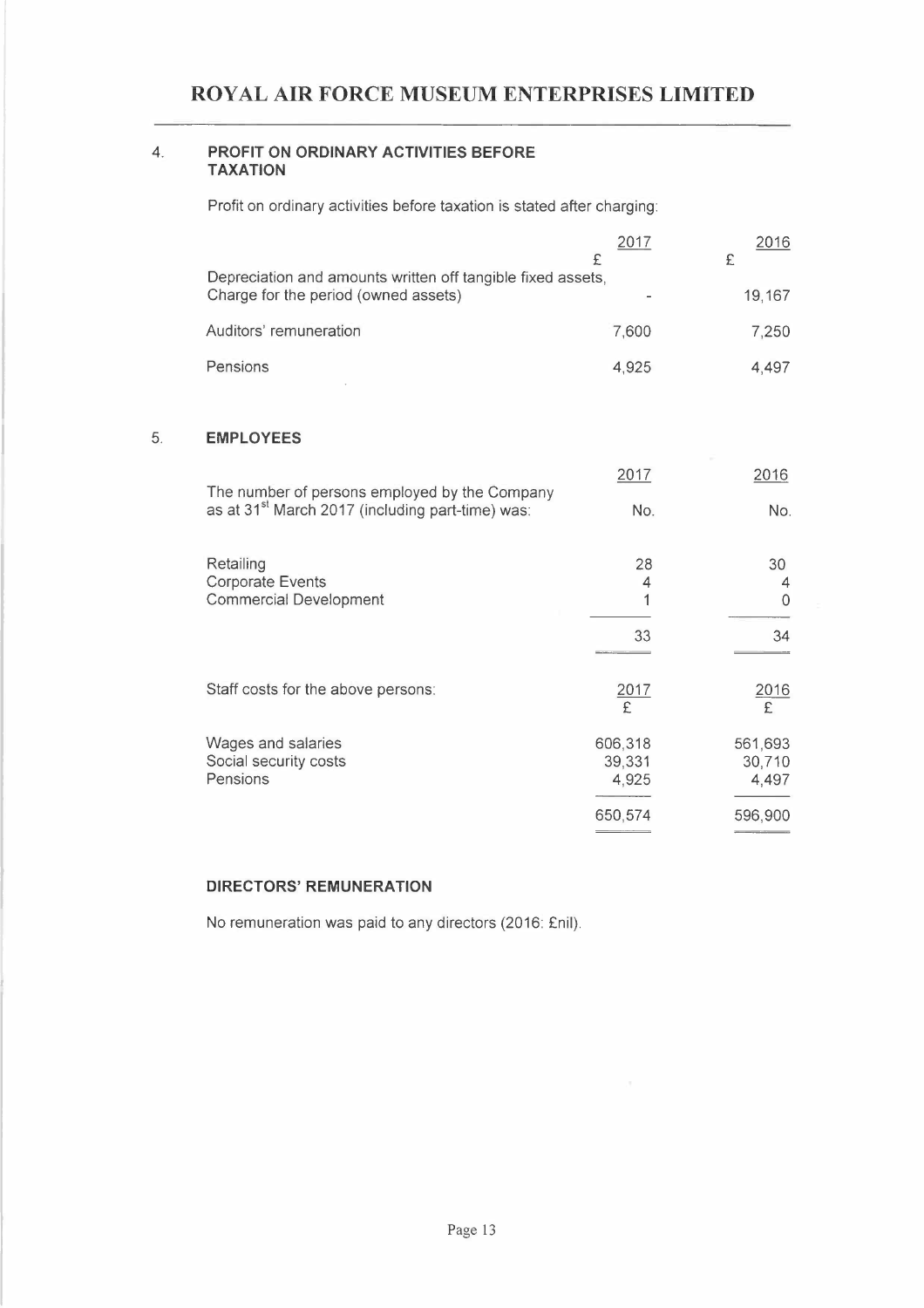# **6. FIXED ASSETS**

| Cost                                          |                                                                                                                | Flight<br>Simulators                                                                                   | Office and<br>Computer<br>Equipment                   | Furniture,<br><b>Fixtures and</b><br><b>Fittings</b> | Assets<br>under<br>construction               | <b>Total</b>                                            |
|-----------------------------------------------|----------------------------------------------------------------------------------------------------------------|--------------------------------------------------------------------------------------------------------|-------------------------------------------------------|------------------------------------------------------|-----------------------------------------------|---------------------------------------------------------|
| or valuation:<br>1 April, 2016<br>Additions   |                                                                                                                | 255,537                                                                                                | 265,427                                               | 414,575<br>22,689                                    | 7,820<br>7,820                                | 943,359<br>30,509                                       |
| <b>Transfers</b><br>Intra<br>transfers        | group                                                                                                          | (255, 537)                                                                                             | (265, 427)                                            | (437, 264)                                           | (15, 640)                                     | (973, 868)                                              |
| 31 March 2017                                 |                                                                                                                |                                                                                                        |                                                       |                                                      |                                               |                                                         |
| <b>Depreciation</b><br>1 April, 2016<br>Intra | group                                                                                                          | 237,688                                                                                                | 248,678                                               | 404,315                                              |                                               | 890,681                                                 |
| transfers                                     |                                                                                                                | (237, 688)                                                                                             | (248, 678)                                            | (404, 315)                                           |                                               | (890, 681)                                              |
| 31 March 2017                                 |                                                                                                                |                                                                                                        |                                                       |                                                      | $\overline{\phantom{0}}$                      |                                                         |
| 31 March 2017                                 | Net book value                                                                                                 | $\blacksquare$                                                                                         | ÷.                                                    | ٠                                                    | $\overline{\phantom{a}}$                      |                                                         |
| 31 March 2016                                 |                                                                                                                | 17,849                                                                                                 | 16,749                                                | 10,260                                               | 7,820                                         | 52,678                                                  |
| 7.                                            | <b>STOCKS</b>                                                                                                  |                                                                                                        |                                                       |                                                      | 2017<br>£                                     | 2016<br>£                                               |
|                                               | Goods for resale                                                                                               |                                                                                                        |                                                       |                                                      | 159,354                                       | 138,291                                                 |
| 8.                                            | <b>DEBTORS</b><br>Trade debtors<br>Amounts owed by parent undertaking<br>Prepayments and accrued income<br>VAT |                                                                                                        |                                                       | 36,333<br>57,327<br>16,217<br>109,877                | 161,901<br>73,502<br>17,471<br>252,874        |                                                         |
| 9.                                            |                                                                                                                |                                                                                                        | <b>CREDITORS:</b> Amounts falling due within one year |                                                      |                                               |                                                         |
|                                               | <b>Trade creditors</b><br>Corporation tax                                                                      | Amounts owed to parent undertaking<br>Gift Aid owed to parent undertaking<br>Other creditors incl. VAT | Other taxation and social security costs              |                                                      | 91,012<br>14,011<br>465,027<br>120,228<br>342 | 120,811<br>8,207<br>457,963<br>107,964<br>209<br>17,765 |
|                                               |                                                                                                                | Accruals and deferred income                                                                           |                                                       |                                                      | 92,044                                        | 80,547                                                  |

782,664

793,467